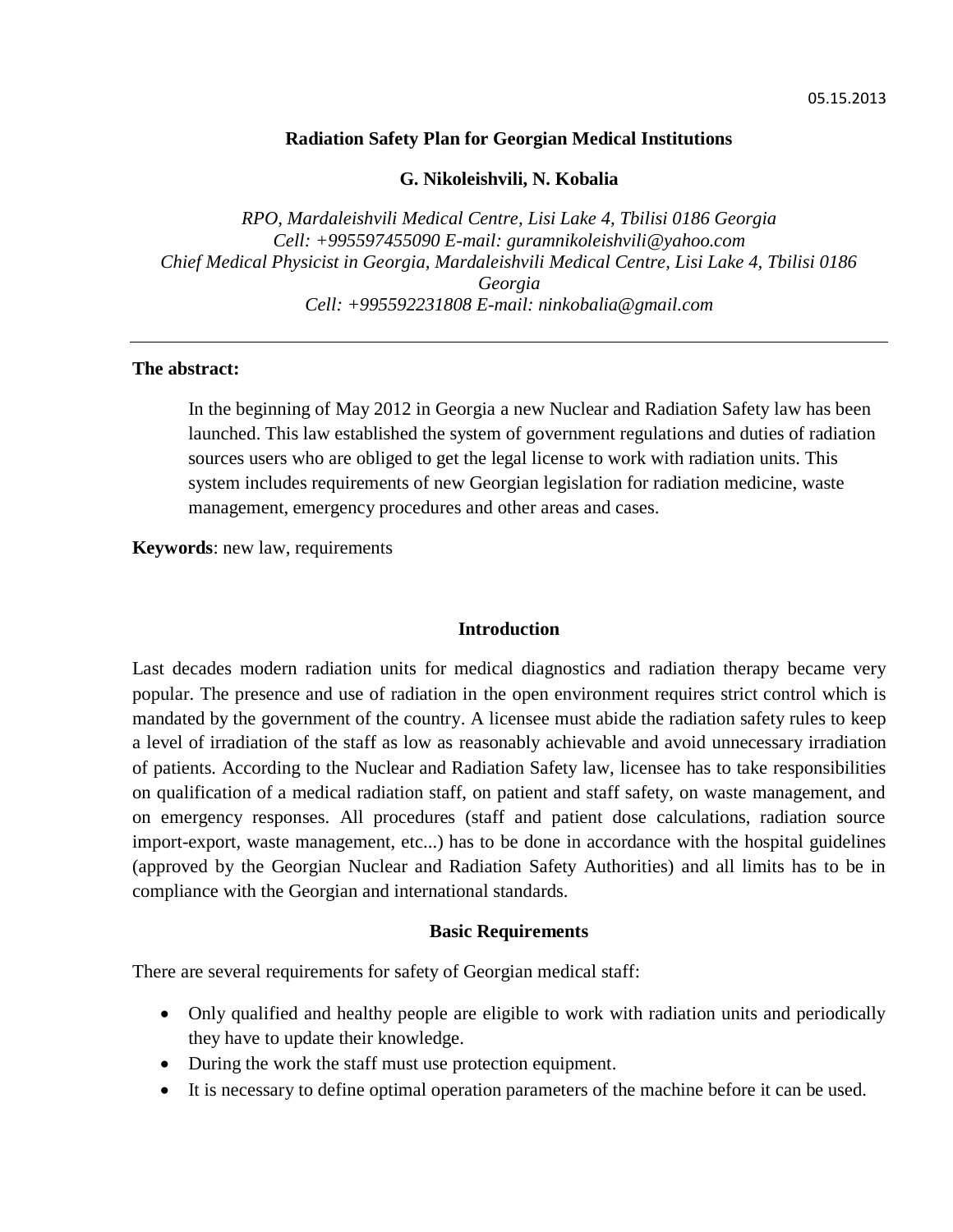- The staff eligible to work with radiation must be over 18 years old and have an appropriate diploma and certificates proved their knowledge.
- Licensee has obligation to conduct annual medical examination of an "A" category workers and to limit from work those people who has medical side effects. In case of recorded incidents (exceeded dose limits) a worker has to undergo an unscheduled medical examination.
- During the pregnancy a worker is free from the immediate contact with radiation.
- For the reason of updating the knowledge of the personnel, Radiation Protection Officer (RPO) has obligation to organize periodical trainings and provide instructions.
- Every radiation unit has to be locked in the bunker, where special security norms are maintained.
- Radiation Protection Officer must observe how the staff adhere the radiation safety rules.

# **Program of Monitoring**

There is also Operation Program of Monitoring that defines controlled and observation zones. On the boarder of controlled zone the effective dose should not exceed 4 mSv/h (when the unit is in working mode), but on the boarder of observation zone it has to be equal to the natural radiation background. Only "A" category personnel can enter in the controlled zone for a limited period of time; but the work in the controlled zone with operating machine is allowed only with special protected aprons. Observation zone is considered for the preparations and both "A" and "B" category personnel can work there. Zones must be visibly isolated.

All personal must wear personal dosimeters (TLDs) which are checked every third months for the "B" category and every month for "A" category personnel. The dosimeter readings are to be recorded in RPO's protocols. Dose limits should be in compliance with international and national standards.

# **Security of Radiation Sources**

Security of radiation sources has to be provided by the RPO and their placement has to be strictly defined in coordination with Georgian Regulatory Authorities. Normally, in Georgia radioactive sources have to be saved in bunker with locked doors which is placed at working territory and guarded for 24 hours. It is prohibited to keep other chemical or explosive compounds in the bunker. A radiation sign must be placed on the door of the bunker and the door key should be kept by the person responsible for radiation and physical protection. Radiation dose on the bunker's wall should not exceed 0.6 mSv/h. Radiation sources must be put in and taken out of bunker only under the supervision of RPO and dates should be recorded in special protocol.

# **Radiation Emergency Response**

Radiation emergency case in the hospital is any kind of damage of the unit (radiation source slip out from the container, breaking down of the machine) which increases the risk of medical and non